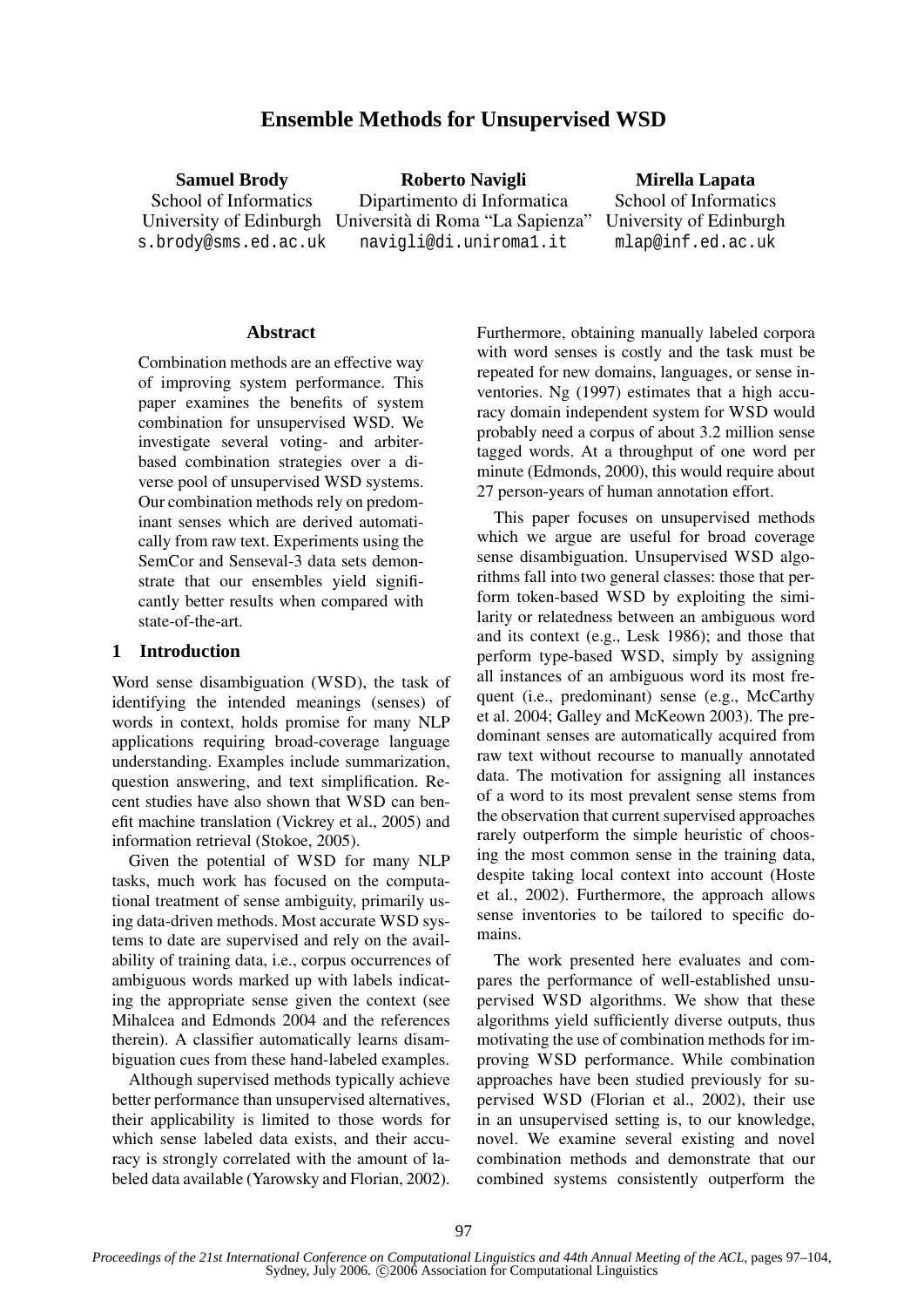state-of-the-art (e.g., McCarthy et al. 2004). Importantly, our WSD algorithms and combination methods do not make use of training material in any way, nor do they use the first sense information available in WordNet.

In the following section, we briefly describe the unsupervised WSD algorithms considered in this paper. Then, we present a detailed comparison of their performance on SemCor (Miller et al., 1993). Next, we introduce our system combination methods and report on our evaluation experiments. We conclude the paper by discussing our results.

### **2 The Disambiguation Algorithms**

In this section we briefly describe the unsupervised WSD algorithms used in our experiments. We selected methods that vary along the following dimensions: (a) the type of WSD performed (i.e., token-based vs. type-based), (b) the representation and size of the context surrounding an ambiguous word (i.e., graph-based vs. word-based, document vs. sentence), and (c) the number and type of semantic relations considered for disambiguation. We base most of our discussion below on the WordNet sense inventory; however, the approaches are not limited to this particular lexicon but could be adapted for other resources with traditional dictionary-like sense definitions and alternative structure.

**Extended Gloss Overlap** Gloss Overlap was originally introduced by Lesk (1986) for performing token-based WSD. The method assigns a sense to a target word by comparing the dictionary definitions of each of its senses with those of the words in the surrounding context. The sense whose definition has the highest overlap (i.e., words in common) with the context words is assumed to be the correct one. Banerjee and Pedersen (2003) augment the dictionary definition (gloss) of each sense with the glosses of related words and senses. The *extended glosses* increase the information available in estimating the overlap between ambiguous words and their surrounding context.

The range of relationships used to extend the glosses is a parameter, and can be chosen from any combination of WordNet relations. For every sense  $s_k$  of the target word we estimate:

$$
SenseScore(s_k) = \sum_{Rel \in Relations} Overlap(context, Rel(s_k))
$$

where *context* is a simple (space separated) concatenation of all words  $w_i$  for  $-n \le i \le n, i \ne 0$  in a context window of length  $\pm n$  around the target word  $w_0$ . The overlap scoring mechanism is also parametrized and can be adjusted to take the into account gloss length or to ignore function words.

**Distributional and WordNet Similarity** McCarthy et al. (2004) propose a method for automatically ranking the senses of ambiguous words from raw text. Key in their approach is the observation that distributionally similar neighbors often provide cues about a word's senses. Assuming that a set of neighbors is available, sense ranking is equivalent to quantifying the degree of similarity among the neighbors and the sense descriptions of the polysemous word.

Let  $N(w) = \{n_1, n_2, ..., n_k\}$  be the *k* most (distributionally) similar words to an ambiguous target word *w* and *senses*(*w*) = { $s_1, s_2, \ldots, s_n$ } the set of senses for  $w$ . For each sense  $s_i$  and for each neighbor  $n_j$ , the algorithm selects the neighbor's sense which has the highest WordNet similarity score (*wnss*) with regard to *s<sup>i</sup>* . The ranking score of sense  $s_i$  is then increased as a function of the WordNet similarity score and the distributional similarity score (*dss*) between the target word and the neighbor:

$$
RankScore(s_i) = \sum_{n_j \in N_w} dss(w, n_j) \frac{wnss(s_i, n_j)}{\sum_{s'_i \in senses(w)} wnss(s'_i, n_j)}
$$

where  $wnss(s_i, n_j) = \max_{ns_x \in senses(n_j)} wnss(s_i, ns_x)$ .

The predominant sense is simply the sense with the highest ranking score (*RankScore*) and can be consequently used to perform type-based disambiguation. The method presented above has four parameters: (a) the semantic space model representing the distributional properties of the target words (it is acquired from a large corpus representative of the domain at hand and can be augmented with syntactic relations such as subject or object), (b) the measure of distributional similarity for discovering neighbors (c) the number of neighbors that the ranking score takes into account, and (d) the measure of sense similarity.

**Lexical Chains** Lexical cohesion is often represented via lexical chains, i.e., sequences of related words spanning a topical text unit (Morris and Hirst, 1991). Algorithms for computing lexical chains often perform WSD before inferring which words are semantically related. Here we describe one such disambiguation algorithm, proposed by Galley and McKeown (2003), while omitting the details of creating the lexical chains themselves.

Galley and McKeown's (2003) method consists of two stages. First, a graph is built representing all possible interpretations of the target words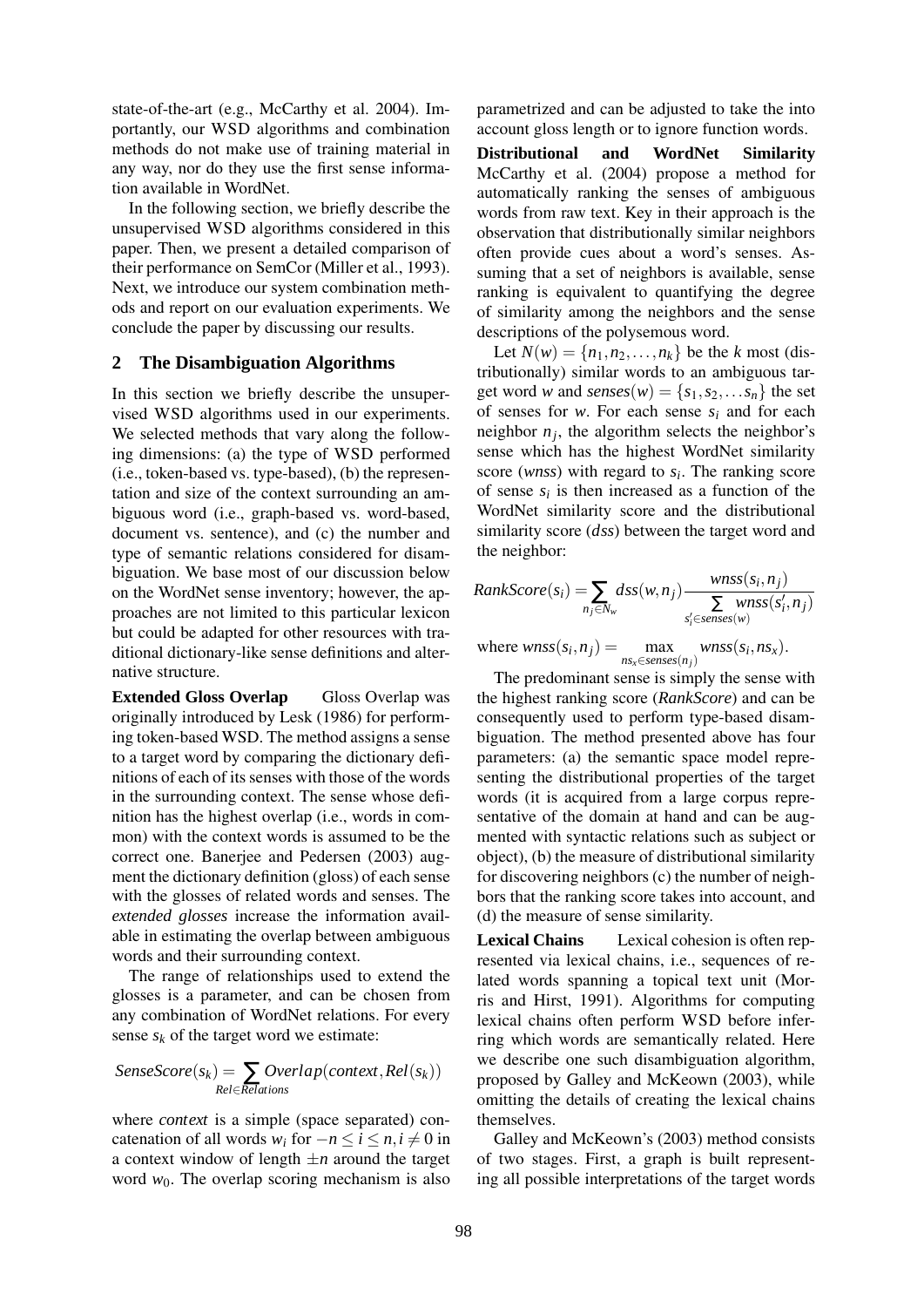in question. The text is processed sequentially, comparing each word against all words previously read. If a relation exists between the senses of the current word and any possible sense of a previous word, a connection is formed between the appropriate words and senses. The strength of the connection is a function of the type of relationship and of the distance between the words in the text (in terms of words, sentences and paragraphs). Words are represented as nodes in the graph and semantic relations as weighted edges. Again, the set of relations being considered is a parameter that can be tuned experimentally.

In the disambiguation stage, all occurrences of a given word are collected together. For each sense of a target word, the strength of all connections involving that sense are summed, giving that sense a unified score. The sense with the highest unified score is chosen as the correct sense for the target word. In subsequent stages the actual connections comprising the winning unified score are used as a basis for computing the lexical chains.

The algorithm is based on the "one sense per discourse" hypothesis and uses information from every occurrence of the ambiguous target word in order to decide its appropriate sense. It is therefore a type-based algorithm, since it tries to determine the sense of the word in the entire document/discourse at once, and not separately for each instance.

**Structural Semantic Interconnections** Inspired by lexical chains, Navigli and Velardi (2005) developed Structural Semantic Interconnections (SSI), a WSD algorithm which makes use of an extensive lexical knowledge base. The latter is primarily based on WordNet and its standard relation set (i.e., hypernymy, meronymy, antonymy, similarity, nominalization, pertainymy) but is also enriched with collocation information representing semantic relatedness between sense pairs. Collocations are gathered from existing resources (such as the Oxford Collocations, the Longman Language Activator, and collocation web sites). Each collocation is mapped to the WordNet sense inventory in a semi-automatic manner (Navigli, 2005) and transformed into a *relatedness* edge.

Given a local word context  $C = \{w_1, ..., w_n\}$ , SSI builds a graph  $G = (V, E)$  such that  $V =$  $\bigcup_{i=1}^{n}$  *senses*(*w<sub>i</sub>*) and  $(s, s') \in E$  if there is at least *i*=1 one interconnection *j* between *s* (a sense of the word) and  $s'$  (a sense of its context) in the lexical knowledge base. The set of valid interconnections is determined by a manually-created context-free

| Method     | <b>WSD</b> | Context  | Relations    |
|------------|------------|----------|--------------|
| LexChains  | types      | document | first-order  |
| Overlap    | tokens     | sentence | first-order  |
| Similarity | types      | corpus   | higher-order |
| SSI        | tokens     | sentence | higher-order |

Table 1: Properties of the WSD algorithms

grammar consisting of a small number of rules. Valid interconnections are computed in advance on the lexical database, not at runtime.

Disambiguation is performed in an iterative fashion. At each step, for each sense *s* of a word in  $C$  (the set of senses of words yet to be disambiguated), SSI determines the degree of connectivity between *s* and the other senses in *C*:

$$
SSIScore(s) = \frac{\sum\limits_{s' \in C \setminus \{s\}} \sum\limits_{j \in Interconn(s,s')} \frac{1}{length(j)}}{\sum\limits_{s' \in C \setminus \{s\}} |Interconn(s,s')|}
$$

where *Interconn*( $s$ , $s'$ ) is the set of interconnections between senses *s* and *s'*. The contribution of a single interconnection is given by the reciprocal of its length, calculated as the number of edges connecting its ends. The overall degree of connectivity is then normalized by the number of contributing interconnections. The highest ranking sense *s* of word  $w_i$  is chosen and the senses of  $w_i$  are removed from the context *C*. The procedure terminates when either  $C$  is the empty set or there is no sense such that its *SSIScore* exceeds a fixed threshold.

**Summary** The properties of the different WSD algorithms just described are summarized in Table 1. The methods vary in the amount of data they employ for disambiguation. SSI and Extended Gloss Overlap (Overlap) rely on sentencelevel information for disambiguation whereas Mc-Carthy et al. (2004) (Similarity) and Galley and McKeown (2003) (LexChains) utilize the entire document or corpus. This enables the accumulation of large amounts of data regarding the ambiguous word, but does not allow separate consideration of each individual occurrence of that word. LexChains and Overlap take into account a restricted set of semantic relations (paths of length one) between any two words in the whole document, whereas SSI and Similarity use a wider set of relations.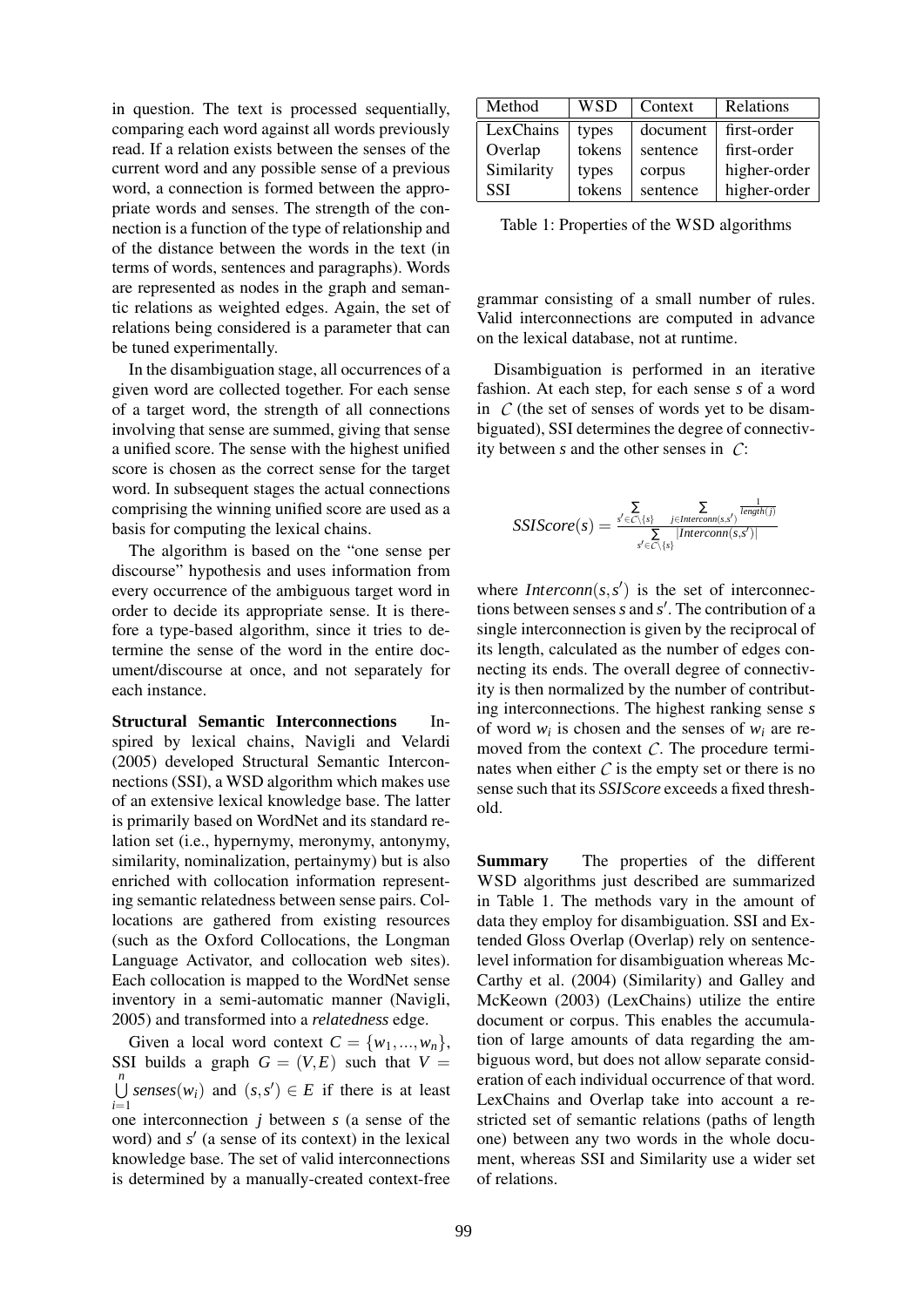## **3 Experiment 1: Comparison of Unsupervised Algorithms for WSD**

## **3.1 Method**

We evaluated the disambiguation algorithms outlined above on two tasks: predominant sense acquisition and token-based WSD. As previously explained, Overlap and SSI were not designed for acquiring predominant senses (see Table 1), but a token-based WSD algorithm can be trivially modified to acquire predominant senses by disambiguating every occurrence of the target word in context and selecting the sense which was chosen most frequently. Type-based WSD algorithms simply tag all occurrences of a target word with its predominant sense, disregarding the surrounding context.

Our first set of experiments was conducted on the SemCor corpus, on the same 2,595 polysemous nouns (53,674 tokens) used as a test set by McCarthy et al. (2004). These nouns were attested in SemCor with a frequency  $> 2$  and occurred in the British National Corpus (BNC) more than 10 times. We used the WordNet 1.7.1 sense inventory.

The following notation describes our evaluation measures: *W* is the set of all noun types in the SemCor corpus ( $|W| = 2,595$ ), and  $W_f$  is the set of noun types with a dominant sense.  $senses(w)$ is the set of senses for noun type *w*, while  $f_s(w)$ and  $f_m(w)$  refer to *w*'s first sense according to the SemCor gold standard and our algorithms, respectively. Finally,  $T(w)$  is the set of tokens of *w* and *sense*<sup>*s*(*t*)</sub> denotes the sense assigned to token *t* ac-</sup> cording to SemCor.

We first measure how well our algorithms can identify the predominant sense, if one exists:

$$
Acc_{ps} = \frac{|\{w \in W_f \mid f_s(w) = f_m(w)\}|}{|W_f|}
$$

A baseline for this task can be easily defined for each word type by selecting a sense at random from its sense inventory and assuming that this is the predominant sense:

$$
Baseline_{sr} = \frac{1}{|W_f|} \sum_{w \in W_f} \frac{1}{|senses(w)|}
$$

We evaluate the algorithms' disambiguation performance by measuring the ratio of tokens for which our models choose the right sense:

$$
Acc_{wsd} = \frac{\sum_{w \in W} |\{t \in T(w)| f_m(w) = sense_s(t)\}|}{\sum_{w \in W} |T(w)|}
$$

In the predominant sense detection task, in case of ties in SemCor, any one of the predominant senses was considered correct. Also, all algorithms were designed to randomly choose from among the top scoring options in case of a tie in the calculated scores. This introduces a small amount of randomness (less than 0.5%) in the accuracy calculation, and was done to avoid the pitfall of defaulting to the first sense listed in WordNet, which is usually the actual predominant sense (the order of senses in WordNet is based primarily on the Sem-Cor sense distribution).

#### **3.2 Parameter Settings**

We did not specifically tune the parameters of our WSD algorithms on the SemCor corpus, as our goal was to use hand labeled data solely for testing purposes. We selected parameters that have been considered "optimal" in the literature, although admittedly some performance gains could be expected had parameter optimization taken place.

For Overlap, we used the semantic relations proposed by Banerjee and Pedersen (2003), namely hypernyms, hyponyms, meronyms, holonyms, and troponym synsets. We also adopted their overlap scoring mechanism which treats each gloss as a bag of words and assigns an *n* word overlap the score of  $n^2$ . Function words were not considered in the overlap computation. For LexChains, we used the relations reported in Galley and McKeown (2003). These are all first-order WordNet relations, with the addition of the *siblings* – two words are considered siblings if they are both hyponyms of the same hypernym. The relations have different weights, depending on their type and the distance between the words in the text. These weights were imported from Galley and McKeown into our implementation without modification.

Because the SemCor corpus is relatively small (less than 700,00 words), it is not ideal for constructing a neighbor thesaurus appropriate for Mc-Carthy et al.'s (2004) method. The latter requires each word to participate in a large number of cooccurring contexts in order to obtain reliable distributional information. To overcome this problem, we followed McCarthy et al. and extracted the neighbor thesaurus from the entire BNC. We also recreated their semantic space, using a RASPparsed (Briscoe and Carroll, 2002) version of the BNC and their set of dependencies (i.e., Verb-Object, Verb-Subject, Noun-Noun and Adjective-Noun relations). Similarly to McCarthy et al., we used Lin's (1998) measure of distributional similarity, and considered only the 50 highest ranked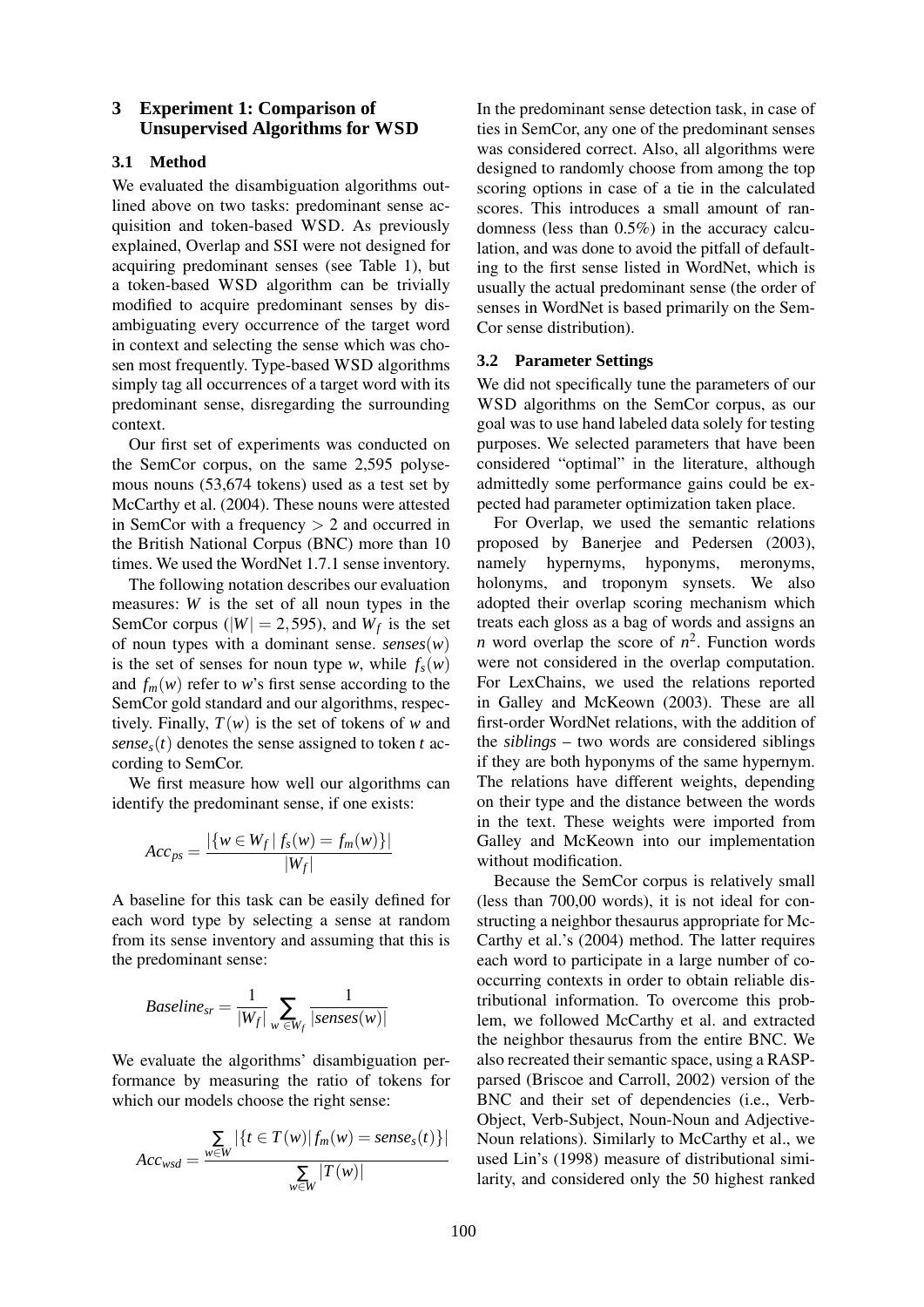| Method          | $Acc_{ps}$  | $Acc_{wsd/dir}$ | $Acc_{wsd/ps}$ |
|-----------------|-------------|-----------------|----------------|
| <b>Baseline</b> | 34.5        |                 | 23.0           |
| LexChains       | $48.3*18$   |                 | $40.7***$      |
| Overlap         | 49.4 * † \$ | $36.5^{\$}$     | $42.5***$      |
| Similarity      | 54.9*       |                 | $46.5^{*8}$    |
| <b>SSI</b>      | $53.7*$     | 42.7            | $47.9*$        |
| UpperBnd        | 100         |                 | 68.4           |

Table 2: Results of individual disambiguation algorithms on SemCor nouns<sup>2</sup> ( $*$ : sig. diff. from Baseline,  $\dagger$ : sig. diff. from Similarity,  $\delta$ : sig diff. from SSI,  $\text{\textsterling}$ : sig. diff. from Overlap,  $p < 0.01$ )

neighbors for a given target word. Sense similarity was computed using the Lesk's (Banerjee and Pedersen, 2003) similarity measure<sup>1</sup>.

#### **3.3 Results**

The performance of the individual algorithms is shown in Table 2. We also include the baseline discussed in Section 3 and the upper bound of defaulting to the first (i.e., most frequent) sense provided by the manually annotated SemCor. We report predominant sense accuracy (Acc*ps*), and WSD accuracy when using the automatically acquired predominant sense (Acc*wsd*/*ps*). For tokenbased algorithms, we also report their WSD performance in context, i.e., without use of the predominant sense (Acc*wsd*/*dir*).

As expected, the accuracy scores in the WSD task are lower than the respective scores in the predominant sense task, since detecting the predominant sense correctly only insures the correct tagging of the instances of the word with that first sense. All methods perform significantly better than the baseline in the predominant sense detection task (using a  $\chi^2$ -test, as indicated in Table 2). LexChains and Overlap perform significantly worse than Similarity and SSI, whereas LexChains is not significantly different from Overlap. Likewise, the difference in performance between SSI and Similarity is not significant. With respect to WSD, all the differences in performance are statistically significant.

|            |       | Overlap   LexChains   Similarity |       |
|------------|-------|----------------------------------|-------|
| LexChains  | 28.05 |                                  |       |
| Similarity | 35.87 | 33.10                            |       |
| SSI        | 30.48 | 31.67                            | 37.14 |

Table 3: Algorithms' pairwise agreement in detecting the predominant sense (as % of all words)

Interestingly, using the predominant sense detected by the Gloss Overlap and the SSI algorithm to tag all instances is preferable to tagging each instance individually (compare Acc*wsd*/*dir* and Acc*wsd*/*ps* for Overlap and SSI in Table 2). This means that a large part of the instances which were not tagged individually with the predominant sense were actually that sense.

A close examination of the performance of the individual methods in the predominant-sense detection task shows that while the accuracy of all the methods is within a range of 7%, the actual words for which each algorithm gives the correct predominant sense are very different. Table 3 shows the degree of overlap in assigning the appropriate predominant sense among the four methods. As can be seen, the largest amount of overlap is between Similarity and SSI, and this corresponds approximately to  $\frac{2}{3}$  of the words they correctly label. This means that each of these two methods gets more than 350 words right which the other labels incorrectly.

If we had an "oracle" which would tell us which method to choose for each word, we would achieve approximately 82.4% in the predominant sense task, giving us 58% in the WSD task. We see that there is a large amount of complementation between the algorithms, where the successes of one make up for the failures of the others. This suggests that the errors of the individual methods are sufficiently uncorrelated, and that some advantage can be gained by combining their predictions.

## **4 Combination Methods**

An important finding in machine learning is that a set of classifiers whose individual decisions are combined in some way (an *ensemble*) can be more accurate than any of its component classifiers, provided that the individual components are relatively accurate and diverse (Dietterich, 1997). This simple idea has been applied to a variety of classification problems ranging from optical character recognition to medical diagnosis, part-of-speech tagging (see Dietterich 1997 and van Halteren et al. 2001 for overviews), and notably supervised

<sup>&</sup>lt;sup>1</sup>This measure is identical to the Extended gloss Overlap from Section 2, but instead of searching for overlap between an extended gloss and a word's context, the comparison is done between two extended glosses of two synsets.

<sup>&</sup>lt;sup>2</sup>The LexChains results presented here are not directly comparable to those reported by Galley and McKeown (2003), since they tested on a subset of SemCor, and included monosemous nouns. They also used the first sense in Sem-Cor in case of ties. The results for the Similarity method are slightly better than those reported by McCarthy et al. (2004) due to minor improvements in implementation.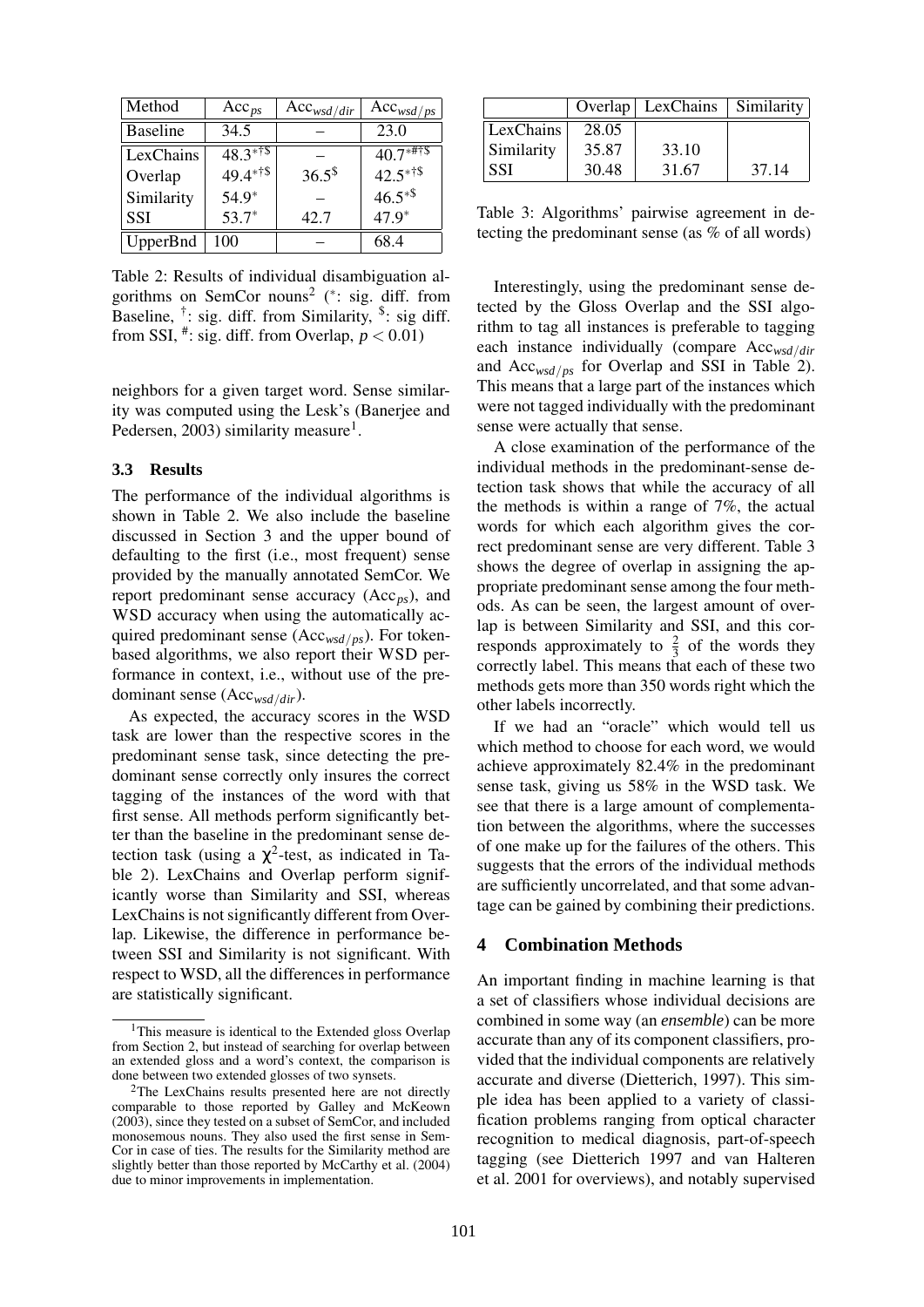WSD (Florian et al., 2002).

Since our effort is focused exclusively on unsupervised methods, we cannot use most machine learning approaches for creating an ensemble (e.g., stacking, confidence-based combination), as they require a labeled training set. We therefore examined several basic ensemble combination approaches that do not require parameter estimation from training data.

We define  $Score(M_i, s_j)$  as the (normalized) score which a method *M<sup>i</sup>* gives to word sense *s<sup>j</sup>* . The predominant sense calculated by method *M<sup>i</sup>* for word *w* is then determined by:

$$
PS(M_i, w) = \underset{s_j \in senses(w)}{\text{argmax}} Score(M_i, s_j)
$$

All ensemble methods receive a set  $\{M_i\}_{i=1}^k$  of individual methods to combine, so we denote each ensemble method by  $MethodName({M_i}_{i=1}^k)$ .

**Direct Voting** Each ensemble component has one vote for the predominant sense, and the sense with the most votes is chosen. The scoring function for the voting ensemble is defined as:

$$
Score(Voting({Mi}i=1k), s)) = \sum_{i=1}^{k}eq[s, PS(Mi, w)]
$$

where  $eq[s, PS(M_i, w)] = \begin{cases} 1 & \text{if } s = PS(M_i, w) \\ 0 & \text{otherwise} \end{cases}$ 0 otherwise

**Probability Mixture** Each method provides a probability distribution over the senses. These probabilities (normalized scores) are summed, and the sense with the highest score is chosen:

$$
Score(ProbMix(\{M_i\}_{i=1}^k), s)) = \sum_{i=1}^k Score(M_i, s)
$$

**Rank-Based Combination** Each method provides a ranking of the senses for a given target word. For each sense, its placements according to each of the methods are summed and the sense with the lowest total placement (closest to first place) wins.

$$
Score(Ranking(\lbrace M_i \rbrace_{i=1}^k), s)) = \sum_{i=1}^k (-1) \cdot Place_i(s)
$$

where  $Place_i(s)$  is the number of distinct scores that are larger or equal to *Score*(*M<sup>i</sup>* ,*s*).

**Arbiter-based Combination** One WSD method can act as an arbiter for adjudicating disagreements among component systems. It makes sense for the adjudicator to have reasonable performance on its own. We therefore selected

| Method        | $Acc_{ps}$         | $Acc_{wsd/ps}$              |
|---------------|--------------------|-----------------------------|
| Similarity    | 54.9               | 46.5                        |
| <b>SSI</b>    | 53.5               | 47.9                        |
| Voting        | $57.3^{15}$        | $49.8^{+8}$                 |
| PrMixture     | $57.2^{\dagger\$}$ | $50.4$ †\$‡                 |
| Rank-based    | $58.1^{+8}$        | $50.3^{\dagger\$ \ddagger}$ |
| Arbiter-based | $56.3^{\dagger\$}$ | $48.7^{\dagger\$ \ddagger}$ |
| UpperBnd      | 100                | 68.4                        |

Table 4: Ensemble Combination Results ( † : sig. diff. from Similarity, \$: sig. diff. from SSI, ‡: sig. diff. from Voting,  $p < 0.01$ )

SSI as the arbiter since it had the best accuracy on the WSD task (see Table 2). For each disagreed word *w*, and for each sense *s* of *w* assigned by any of the systems in the ensemble  $\{M_i\}_{i=1}^k$ , we calculate the following score:

$$
Score(Arbiter({Mi})i=1), s) = SSIScore*(s)
$$

where  $SSIScore^*(s)$  is a modified version of the score introduced in Section 2 which exploits as a context for *s* the set of agreed senses and the remaining words of each sentence. We exclude from the context used by SSI the senses of *w* which were not chosen by any of the systems in the ensemble . This effectively reduces the number of senses considered by the arbiter and can positively influence the algorithm's performance, since it eliminates noise coming from senses which are likely to be wrong.

## **5 Experiment 2: Ensembles for Unsupervised WSD**

## **5.1 Method and Parameter Settings**

We assess the performance of the different ensemble systems on the same set of SemCor nouns on which the individual methods were tested. For the best ensemble, we also report results on disambiguating all nouns in the Senseval-3 data set. We focus exclusively on nouns to allow comparisons with the results obtained from SemCor. We used the same parameters as in Experiment 1 for constructing the ensembles. As discussed earlier, token-based methods can disambiguate target words either in context or using the predominant sense. SSI was employed in the predominant sense setting in our arbiter experiment.

#### **5.2 Results**

Our results are summarized in Table 4. As can be seen, all ensemble methods perform significantly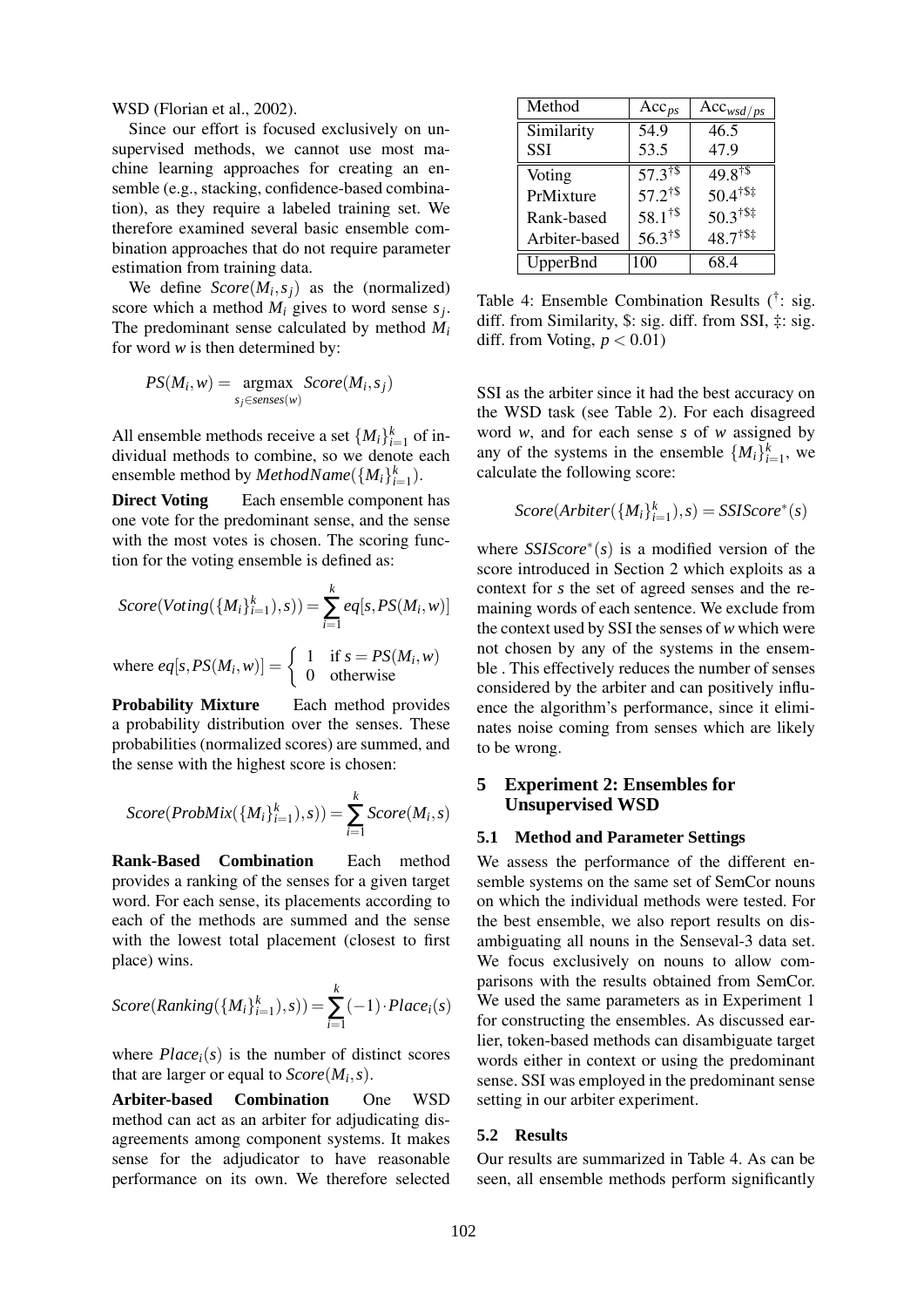| Ensemble   | $Acc_{ps}$   | $Acc_{wsd/ps}$ |
|------------|--------------|----------------|
| Rank-based | 58.1         | 50.3           |
| Overlap    | $57.6(-0.5)$ | 49.7 $(-0.6)$  |
| LexChains  | $57.2(-0.7)$ | $50.2(-0.1)$   |
| Similarity | $56.3(-1.8)$ | 49.4 $(-0.9)$  |
| <b>SSI</b> | $56.3(-1.8)$ | $48.2(-2.1)$   |

Table 5: Decrease in accuracy as a result of removal of each method from the rank-based ensemble.

better than the best individual methods, i.e., Similarity and SSI. On the WSD task, the voting, probability mixture, and rank-based ensembles significantly outperform the arbiter-based one. The performances of the probability mixture, and rankbased combinations do not differ significantly but both ensembles are significantly better than voting. One of the factors contributing to the arbiter's worse performance (compared to the other ensembles) is the fact that in many cases (almost 30%), none of the senses suggested by the disagreeing methods is correct. In these cases, there is no way for the arbiter to select the correct sense. We also examined the relative contribution of each component to overall performance. Table 5 displays the drop in performance by eliminating any particular component from the rank-based ensemble (indicated by  $-$ ). The system that contributes the most to the ensemble is SSI. Interestingly, Overlap and Similarity yield similar improvements in WSD accuracy (0.6 and 0.9, respectively) when added to the ensemble.

Figure 1 shows the WSD accuracy of the best single methods and the ensembles as a function of the noun frequency in SemCor. We can see that there is at least one ensemble outperforming any single method in every frequency band and that the rank-based ensemble consistently outperforms Similarity and SSI in all bands. Although Similarity has an advantage over SSI for low and medium frequency words, it delivers worse performance for high frequency words. This is possibly due to the quality of neighbors obtained for very frequent words, which are not semantically distinct enough to reliably discriminate between different senses.

Table 6 lists the performance of the rank-based ensemble on the Senseval-3 (noun) corpus. We also report results for the best individual method, namely SSI, and compare our results with the best unsupervised system that participated in Senseval-3. The latter was developed by Strapparava et al. (2004) and performs domain driven disambiguation (IRST-DDD). Specifically, the approach com-



Figure 1: WSD accuracy as a function of noun frequency in SemCor

| Method          | Precision | Recall | Fscore |
|-----------------|-----------|--------|--------|
| Baseline        | 36.8      | 36.8   | 36.8   |
| <b>SSI</b>      | 62.5      | 62.5   | 62.5   |
| <b>IRST-DDD</b> | 63.3      | 62.2   | 61.2   |
| Rank-based      | 63.9      | 63.9   | 63.9   |
| UpperBnd        | 68.7      | 68.7   | 68.7   |

Table 6: Results of individual disambiguation algorithms and rank-based ensemble on Senseval-3 nouns

pares the domain of the context surrounding the target word with the domains of its senses and uses a version of WordNet augmented with domain labels (e.g., economy, geography). Our baseline selects the first sense randomly and uses it to disambiguate all instances of a target word. Our upper bound defaults to the first sense from SemCor. We report precision, recall and Fscore. In cases where precision and recall figures coincide, the algorithm has 100% coverage.

As can be seen the rank-based, ensemble outperforms both SSI and the IRST-DDD system. This is an encouraging result, suggesting that there may be advantages in developing diverse classes of unsupervised WSD algorithms for system combination. The results in Table 6 are higher than those reported for SemCor (see Table 4). This is expected since the Senseval-3 data set contains monosemous nouns as well. Taking solely polysemous nouns into account, SSI's Fscore is 53.39% and the ranked-based ensemble's 55.0%. We further note that not all of the components in our ensemble are optimal. Predominant senses for Lesk and LexChains were estimated from the Senseval-3 data, however a larger corpus would probably yield more reliable estimates.